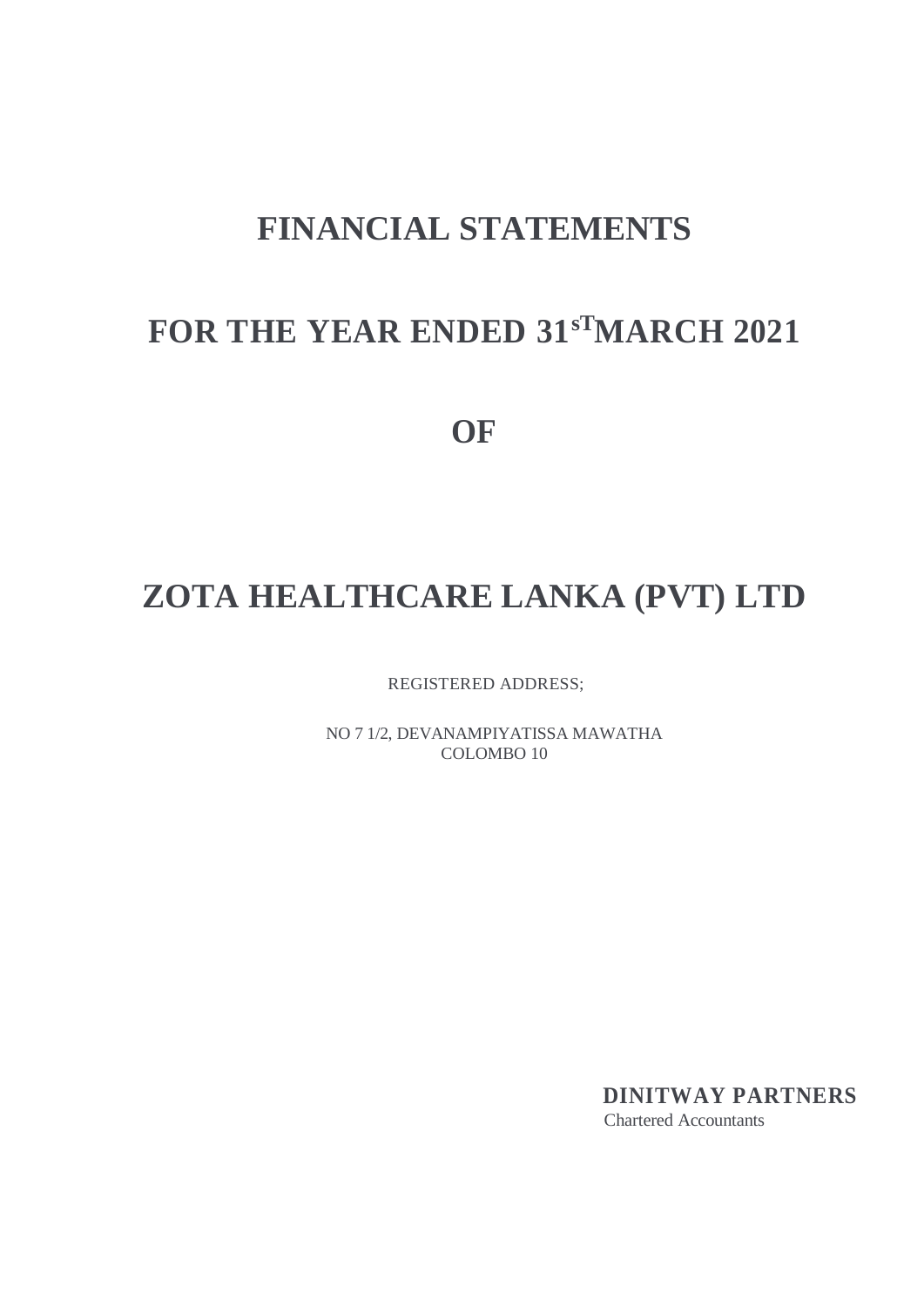

 Colombo - 10 Tel.  $\div$  +94112 670 515<br>F-Mail  $\div$  dinitwayn@sltn [dinitwayp@sltnet.lk](mailto:dinitwayp@sltnet.lk) [dinitway3@gmail.com](mailto:dinitway3@gmail.com)

## **INDEPENDENT AUDITOR'S REPORT**

## **TO THE SHAREHOLDERS OF ZOTA HEALTHCARE LANKA (PVT) LTD**

## **Report on the Audit of the Financial Statements**

## **Opinion**

We have audited the financial statements of Rota Healthcare Lanka (Pvt) Ltd, which comprise the statement of financial position as at March 31, 2021, and the Statements of Comprehensive Income, Changes in Equity and Cash Flows for the year then ended, and notes to the financial statements, including a summary of significant accounting policies.

In our opinion, the financial statements give a true and fair view of the financial position of the Company as at March 31, 2021, and of its financial performance and cash flows for the year then ended in accordance with Sri Lanka Accounting Standard for Small and Mediumsized Entities "SLFRS for SMEs".

## **Basis for Opinion**

We conducted our audit in accordance with Sri Lanka Auditing Standards (SLAuSs). Our responsibilities under those standards are further described in the auditor's responsibilities for the audit of the financial statements section of our report. We are independent of the Company in accordance with the ethical requirements of the code of ethics issued by CA Sri Lanka (code of ethics) that are relevant to our audit of the financial statements, and we have fulfilled our other ethical responsibilities in accordance with the code of ethics. We believe that the audit evidence we have obtained is sufficient and appropriate to provide a basis for our opinion.

## **Responsibilities of Management and Those Charged with Governance for the Financial Statements**

Management is responsible for the preparation of financial statements that give a true and fair view in accordance with Sri Lanka Accounting Standard for Small and Medium-sized Entities SLFRS for SMEs", and for such internal controls as the management determines are necessary to enable the preparation of financial statements that are free from material misstatement, whether due to fraud or error.

In preparing the financial statements, the management is responsible for assessing the Company's ability to continue as a going concern, disclosing, as applicable, matters related to going concern and using the going concern basis of accounting unless management either intends to liquidate the Company or to cease operations, or has no realistic alternative but to do so.

Those charged with governance are responsible for overseeing the Company's financial reporting process.

Page 1 of 2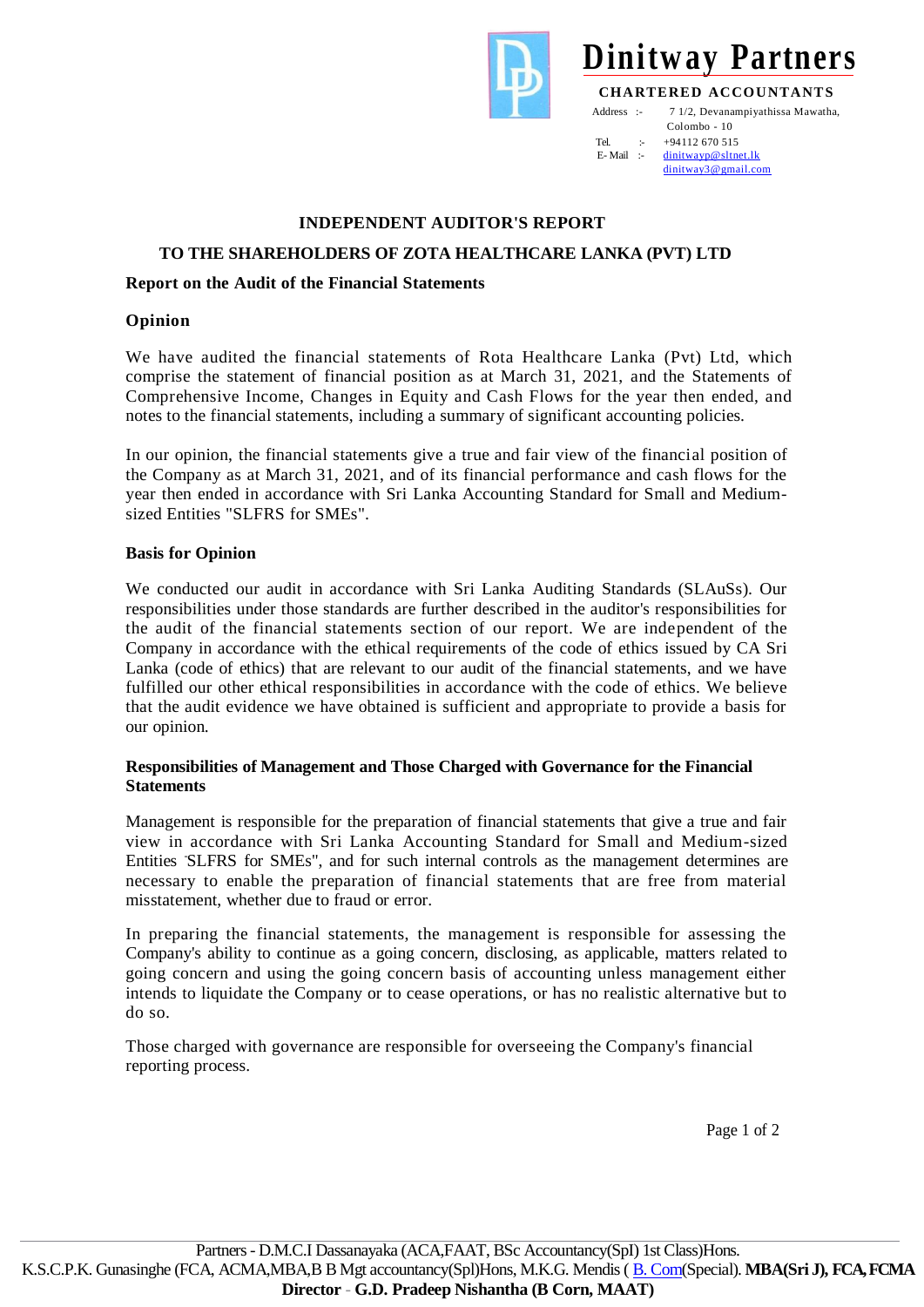## **Auditor's Responsibilities for the Audit of the Financial Statements**

Our objectives are to obtain reasonable assurance about whether the financial statements as a whole are free from material misstatement, whether due to fraud or error, and to issue an auditor's report that includes our opinion. Reasonable assurance is a high level of assurance, but is not a guarantee that an audit conducted in accordance with SLAuSs will always detect a material misstatement when it exists. Misstatements can arise from fraud or error and are considered material if, individually or in the aggregate. they could reasonably be expected to influence the economic decisions of users taken on the basis of these financial statements.

A further description of the auditor's responsibilities for the audit of the financial statements is located at Sri Lanka Accounting and Auditing website at: [http://slaasc.com/auditing/auditorsresponsibility.php.](http://slaasc.com/auditing/auditorsresponsibility.php) This description forms part of auditor's report.

## **Report on Other Legal and Regulatory Requirements**

As required by section 163 (2) of the Companies Act No. 07 of 2007, we have obtained all the information and explanations that were required for the audit and, as far as appears from our examination, proper accounting records have been kept by the Company.

Sd/-

## **DINITWAY PARTNERS**

CHARTERED ACCOUNTANTS Colombo. June 10, 2021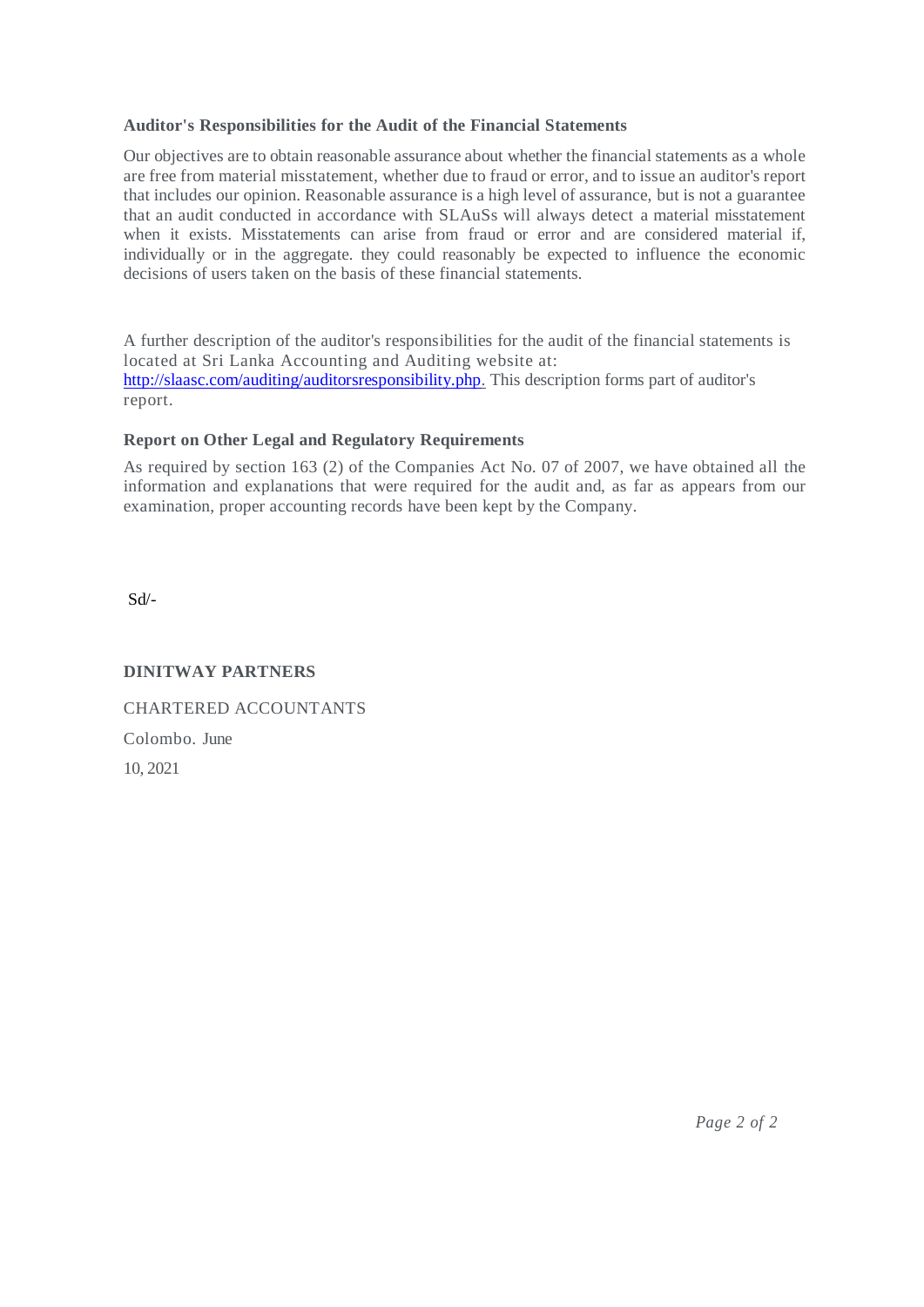## Z O T A H E A L T H C A R E L A N K A ( P V T ) L T D \_ \_ \_ \_ \_ \_ \_ \_ \_ \_ \_ \_ \_ \_ P a g e 3

## **STATEMENT OF COMPREHENSIVE INCOME**

For the year ended 31 March

|                                          | 2021      | 2020      |
|------------------------------------------|-----------|-----------|
|                                          | Rs.       | Rs.       |
| <b>Revenue</b>                           |           |           |
| Audit & Accounting fees                  | (12,000)  | (12,000)  |
| Secretarial fees                         | (18,000)  | (18,000)  |
| ROC charges                              | (6,610)   | (12,240)  |
| <b>Results from Operating Activities</b> | (36,610)  | (42,240)  |
| <b>Finance Expenses</b>                  |           | (6,607)   |
| Profit / (Loss) before Tax               | (36,610)  | (48, 847) |
| Tax Expense                              |           |           |
| Profit / (Loss) after Tax                | (36, 610) | (48, 847) |
|                                          |           |           |

**Audit Report on Page 1 and 2. Figures in brackets indicate deductions.**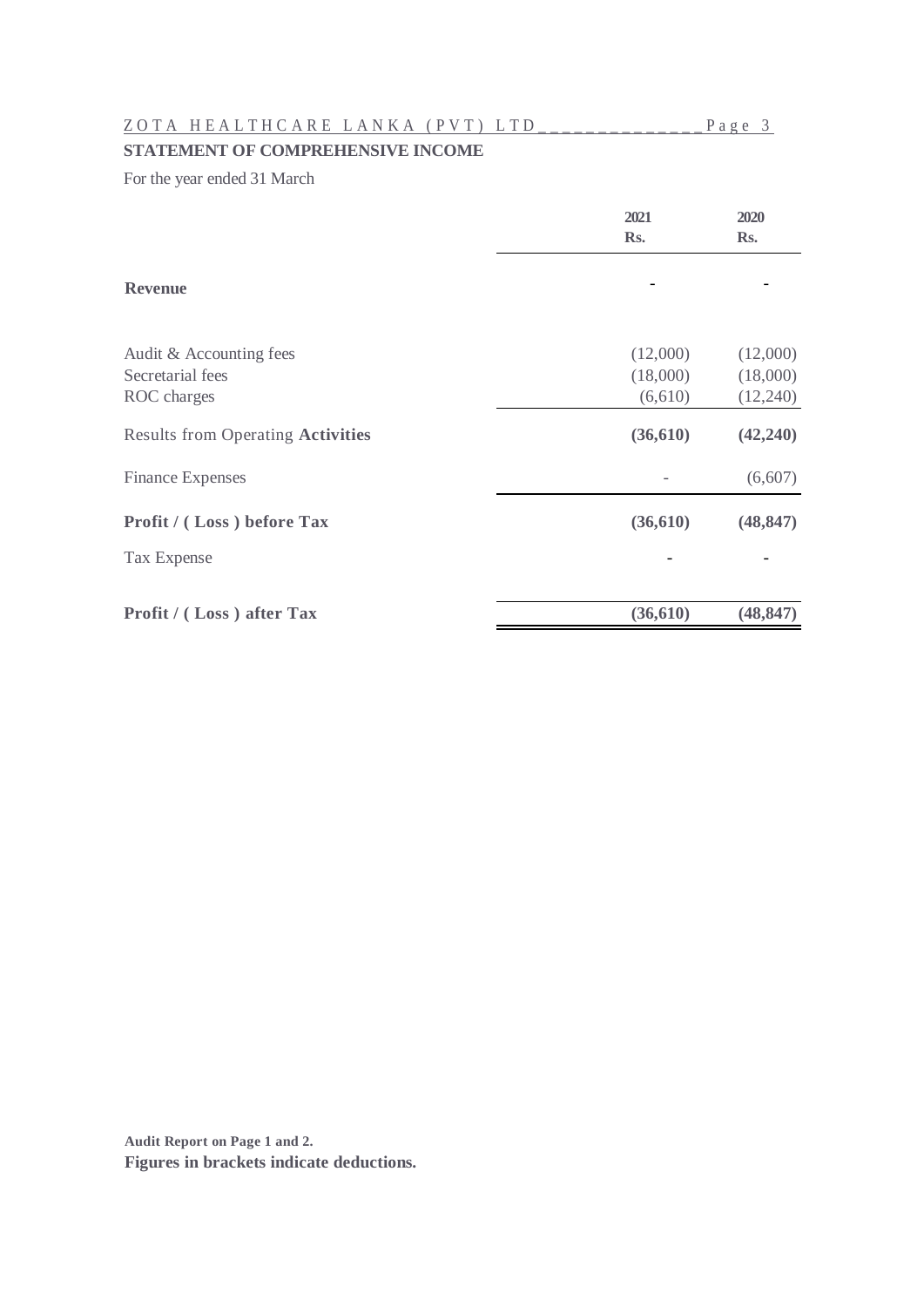| ZOTA HEALTHCARE LANKA (PVT) LTD        |            | Page 4     |
|----------------------------------------|------------|------------|
| <b>STATEMENT OF FINANCIAL POSITION</b> |            |            |
| As at 31 March 2021                    |            |            |
|                                        | 2021       | 2020       |
|                                        | Rs.        | Rs.        |
| <b>ASSETS</b>                          |            |            |
| <b>Non-Current Assets</b>              |            |            |
| Property, Plant and Equipment          |            |            |
| <b>Total Non-Current Assets</b>        |            |            |
| <b>Current Assets</b>                  |            |            |
| Cash at Bank                           | 143,393    | 183,393    |
| <b>Total Current Assets</b>            | 143,393    | 183,393    |
| <b>TOTAL ASSETS</b>                    | 143,393    | 183,393    |
| <b>EQUITY AND LIABILITIES</b>          |            |            |
| <b>Equity</b>                          |            |            |
| <b>Stated Capital</b>                  | 200,000    | 200,000    |
| <b>Retained Earnings</b>               | (170, 457) | (133, 847) |
| <b>Total Equity</b>                    | 29,543     | 66,153     |
| <b>Current Liabilities</b>             |            |            |
|                                        | 75,000     | 75,000     |
| Payable to Key Management Personnel    | 12,000     | 12,000     |
| <b>Audit Fees Payables</b>             |            |            |
| Secretarial fees & other ROC charges   | 26,850     | 30,240     |
| <b>Total Current Liabilities</b>       | 113,850    | 117,240    |
| <b>TOTAL EQUITY AND LIABILITIES</b>    | 143,393    | 183,393    |

These Financial Statements are in compliance with the requirements of the Companies Act No. 07 of 2007.

## Sd/-

## **Chief Financial Officer**

The Board of Directors is responsible for the preparation and presentation of these Financial Statements.

**Approved and signed for and on behalf of the Board of Directors of the company. DIRECTORS**

**1. Sd/- 2. Sd/-**

Date : June 10,2021

Colombo

**Audit Report on Page 1 and 2.**

**Figures in brackets indicate deductions.**

**Notes to the Financial Statements from Pages 7 to 9 form an integral part of these Financial Statements.**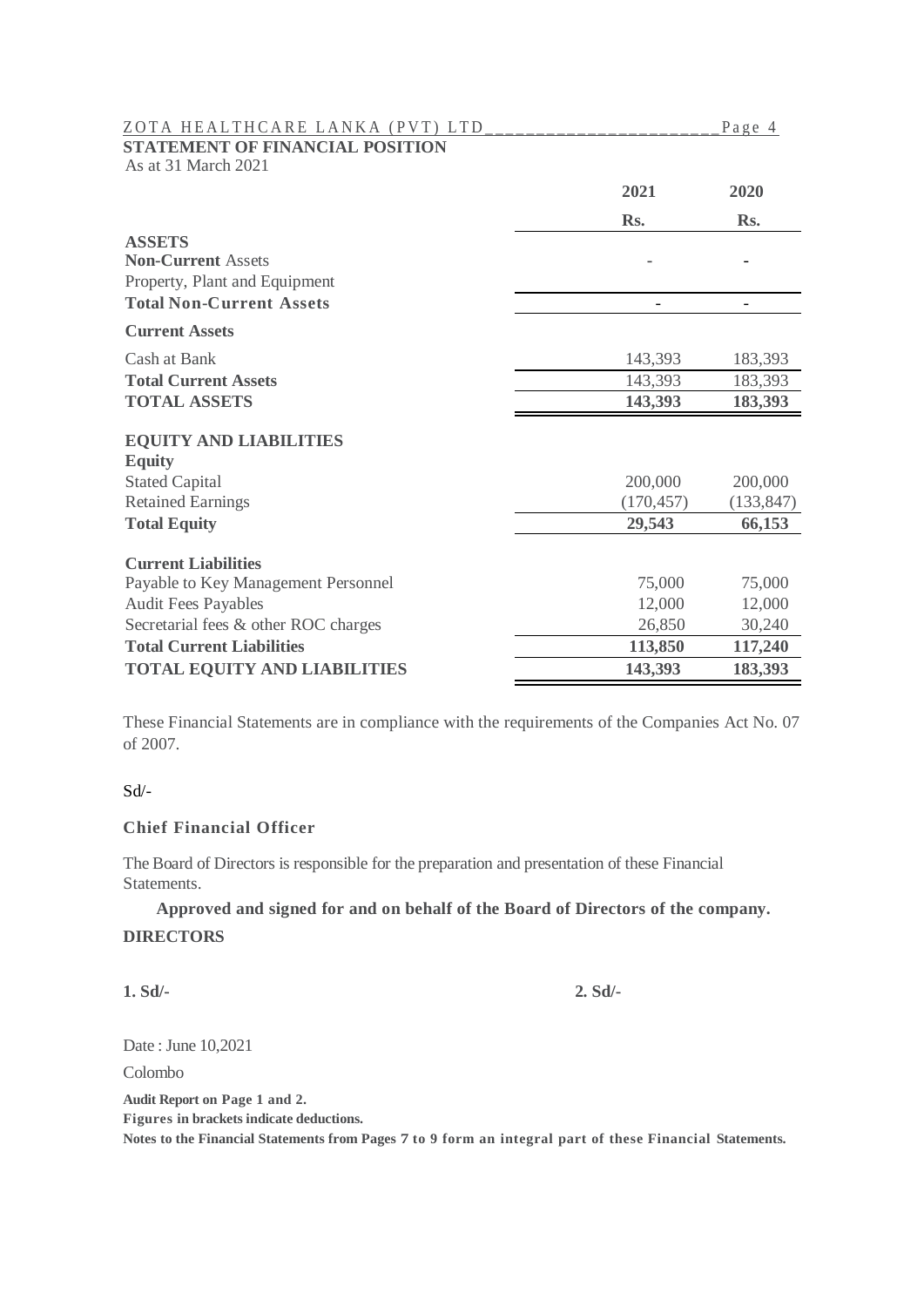## Z O T A H E A L T H C A R E L A N K A ( P V T ) L T D \_ \_ \_ \_ \_ \_ \_ \_ \_ \_ \_ \_ \_ \_ \_ \_ \_ \_ \_ \_ \_ \_ \_ \_ \_ \_ \_ P a g e 5

## **STATEMENT OF CHANGES IN EQUITY**

For the year ended 31 March

|                                     | <b>Stated</b><br><b>Capital</b> | <b>Retained</b><br><b>Earnings</b> | <b>Total</b><br><b>Equity</b> |
|-------------------------------------|---------------------------------|------------------------------------|-------------------------------|
|                                     | Rs.                             | Rs.                                | Rs.                           |
| Balance as at July 23, 2018         |                                 |                                    |                               |
| <b>Issuse of Shares</b>             | 200,000                         |                                    | 200,000                       |
| Profit / (Loss) for the Period      |                                 | (85,000)                           | (85,000)                      |
| Balance as at 01 st April 2019      | 200,000                         | (85,000)                           | 115,000                       |
| Profit / (Loss) for the Period      |                                 | (48, 847)                          | (48, 847)                     |
| Balance as at March 31, 2020        | 200,000                         | (133, 847)                         | 66,153                        |
| Profit / (Loss) for the Period      |                                 | (36,610)                           | (36,610)                      |
| <b>Balance as at March 31, 2021</b> | 200,000                         | (170, 457)                         | 29,543                        |

**Audit Report on Page 1 and 2.**

**Figures in brackets indicate deductions.**

**Notes to the Financial Statements from Pages 7 to 9 form an integral part of these Financial Statements.**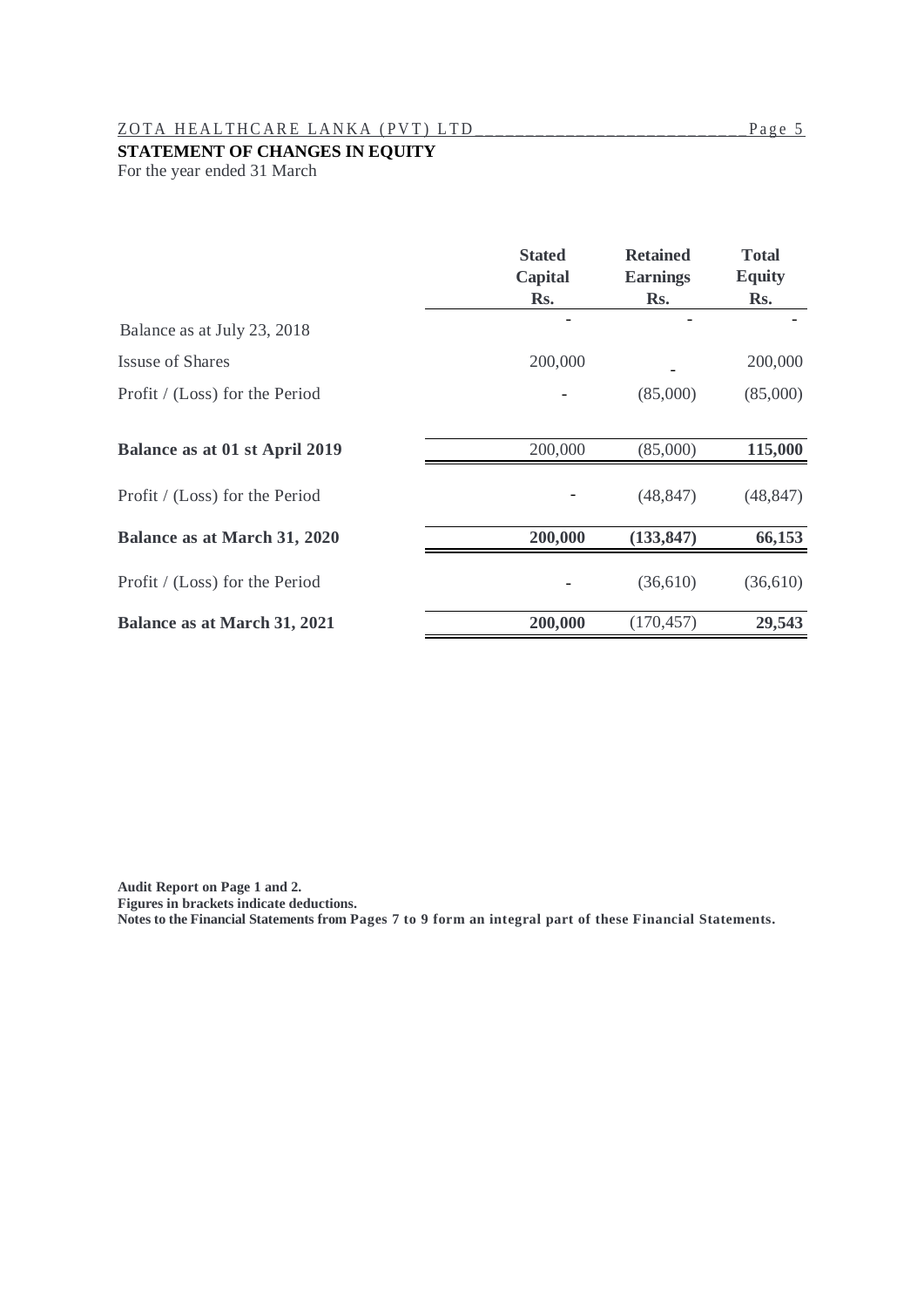ZOTA HEALTHCARE LANKA (PVT) LTD Page 6

## **STATEMENT OF CASH FLOWS**

For the year ended 31 March

|                                                                 | 2021<br>Rs. | 2020<br>Rs. |
|-----------------------------------------------------------------|-------------|-------------|
|                                                                 |             |             |
| CASH FLOWS FROM (USED IN) OPERATING ACTIVITIES                  |             |             |
| Net Profit / (Loss) before Taxation                             | (36,610)    | (48, 847)   |
|                                                                 |             |             |
| <b>ADJUSTMENTS FOR</b>                                          |             |             |
| Depreciation                                                    |             |             |
| <b>Operating Profit / (Loss) before Working Capital Changes</b> | (36,610)    | (48, 847)   |
| (Increase) / Decrease in Other receivables                      |             | 200,000     |
| Increase / (Decrease) in payables to Key Management             |             |             |
| Increase / (Decrease) in Accrued Expenses                       | (3,390)     | 32,240      |
| Net Cash from / (used in ) Operating Activities                 | (40,000)    | 232,240     |
|                                                                 |             |             |
| <b>CASH FLOWS FROM (USED IN) INVESTING</b>                      |             |             |
| <b>Issue of Shares</b>                                          |             |             |
| <b>Acquisition of Fixed Assets</b>                              |             |             |
| Net Cash from / (used in ) Investing Activities                 |             |             |
|                                                                 |             |             |
| <b>CASH FLOWS FROM (USED IN) FINANCING ACTIVITIES</b>           |             |             |
| Net Cash from / (used in) Financing Activities                  |             |             |
|                                                                 |             |             |
| Net Increase / (Decrease) in Cash & Cash Equivalents            | (40,000)    | 183,393     |
| Cash & Cash Equivalents at the Beginning of the Year            | 183,393     |             |
| Cash & Cash Equivalents at the End of the Year                  | 143,393     | 183,393     |
|                                                                 |             |             |
| <b>Analysis of Cash &amp; Cash Equivalents</b>                  |             |             |
| Cash & Cash Equivalents at the beginning of the year            |             |             |
| Cash & Bank Balances                                            | 143,393     | 183,393     |
|                                                                 | 43.393      | 183,393     |
|                                                                 |             |             |

 **Audit Report on Page 1 and 2.**

**Figures in brackets indicate deductions.**

**Notes to the Financial Statements from Pages 7 to 9 form an integral part of these Financial Statements.**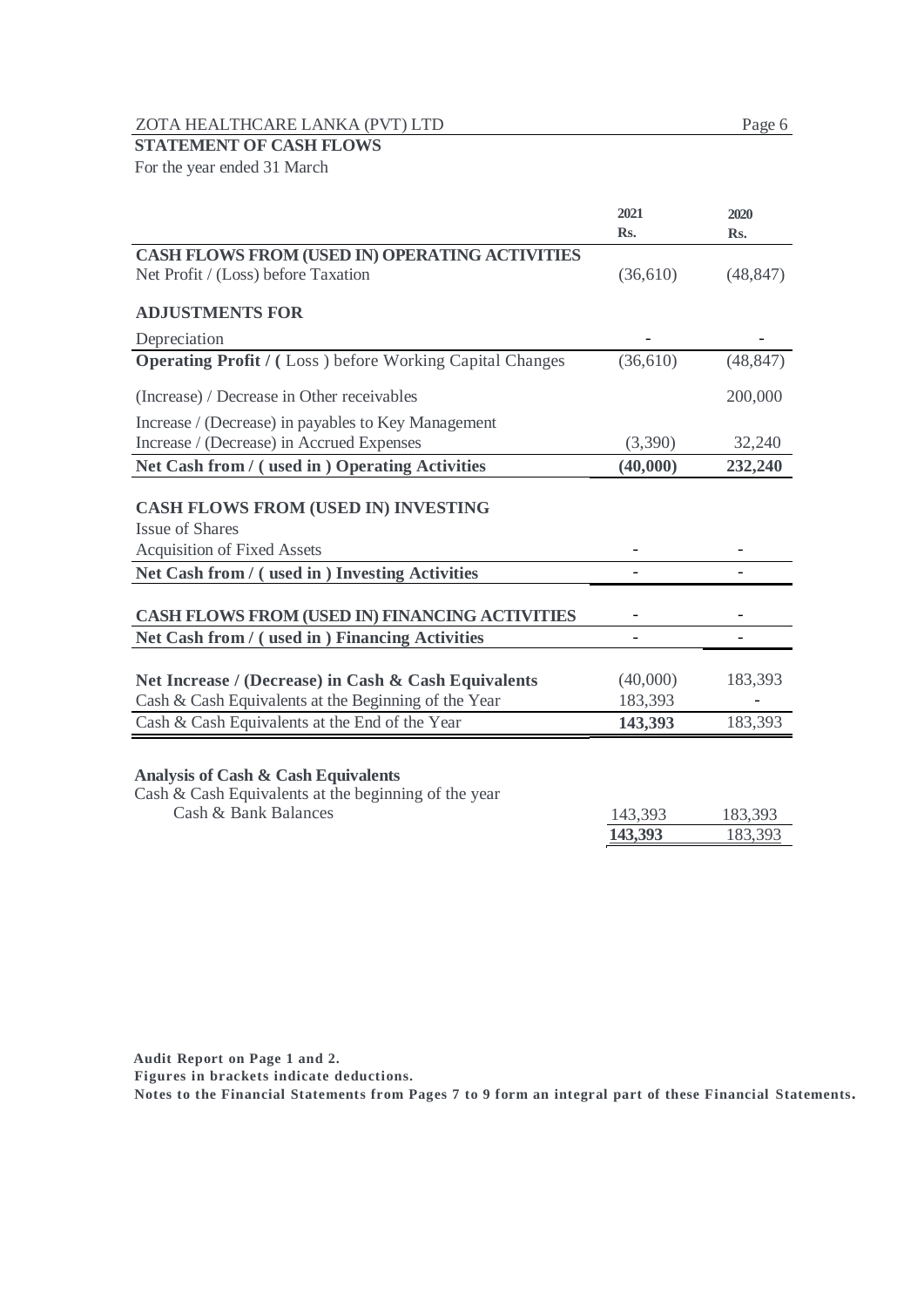For the year ended 31st March 2021

## **1. CORPORATE INFORMATION**

#### **1.1. General**

Iota Healthcare Lanka (PIA) Ltd is a Limited Liability Company incorporated and domiciled in Sri Lanka. The registered office of the Company and the principal place of business is situated at No. 7 1/2, Devanmpiyathissa Mawatha, Colombo 10.

#### **2. SUMMARY OF SIGNIFICANT ACCOUNTING POLICIES**

#### **2.1. Basis of Preparation**

These financial statements have been prepared in accordance with the Sri Lanka Accounting Standards issued by the Institute of Chartered Accountants of Sri Lanka. These financial statements are prepared on the historical cost basis in accordance with Generally Accepted Accounting Principles and the Sri Lanka Accounting Standards for SMEs. No adjustment is made for inflationary factors affecting these accounts.

The said financial statements are presented in Sri Lankan Rupees which is the company's functional currency.

## **2.2. Going Concern**

When preparing the financial statements the Management has assessed the ability of the Company to continue as a going concern. The Management has its reasonable expectation that the Company has adequate resources to continue in operational existence for the foreseeable future. The Company does not foresee a need for liquidation or cessation of operations, taking into account all available information about future. Accordingly. the Company continues to adopt the going concern basis in preparing the financial statements.

## **2.3. Taxation**

## **Current Taxes**

The provision for income tax is based on the elements of income and expenditure as reported in the financial statements and computed accordance with the provisions of the Inland Revenue Act No. 24 of 2017.

## **2.4. Financial Instruments**

#### **(i) Financial Assets**

#### **(a) Trade and Other Receivable**

Trade and other receivable are recognised initially at the transaction price. They are subsequently measured at amortised cost using the effective interest method, less provision for impairment. A provision for impairment of trade and other receivables is established when there is objective evidence that the Company will not be able to collect all amounts due according to the original terms of the receivables.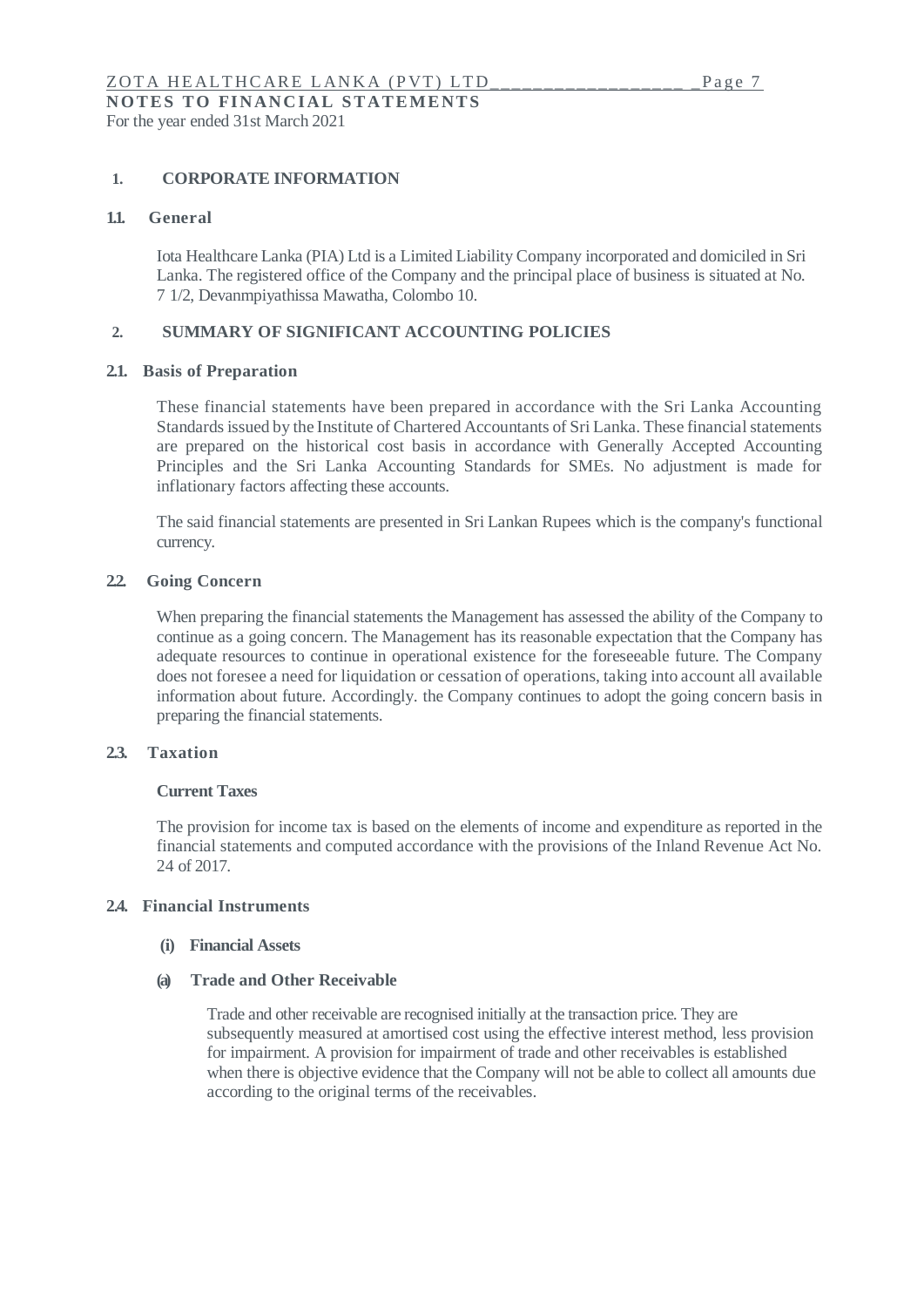#### **(b) Cash and Cash Equivalents**

Cash and cash equivalents include cash in hand, demand deposits and other short-term highly liquid investments with original maturities of three months or less. Bank overdrafts are shown within borrowings in current liabilities on the Statement of Financial Position.

#### **(ii) Financial Liabilities**

#### **(a) Trade and Other Payables**

Trade payables are obligations on the basis of normal credit terms and do not bear interest. Trade Payables are recognized initially at the transaction price and subsequently measured at amortized cost using the effective interest method.

#### **(h) Liabilities and Provisions**

All known liabilities as at the balance sheet date have been included in the financial statements. A provision is recognized if, as a result of a past event, the company has a present legal or constructive obligation that can be estimated reliably, and it is probable that an outflow of economic benefits will be required to settle the obligation.

#### 2.5. **Assets and Basis of their Valuation**

#### **2.5.1. Property, Plant and Equipment**

(a) **Cost**

Property, Plant and Equipment are stated cost less accumulated depreciation and any accumulated impairment losses. Replacement or major inspection costs are capitalized when incurred and if it is probable that future economic benefits associated with the item will flow to the entity and the cost of the item can be measured reliably.

#### (b) **Depreciation**

Depreciation is recognized in Profit and Loss on a straight line basis over the estimated useful lives of each part of an item of Property, Plant and Equipment.

Leased assets are depreciated over the shorter of the lease terms and other useful lives unless it is reasonably certain that the Group will obtain ownership by the end of the lease period. Freehold land is not depreciated.

Depreciation of an asset begins when it is available for use and ceases at the earlier of the date that the asset is classified as held for sale and the date that the asset is derecognized.

#### **2.6. Income Statement**

#### **Revenue Recognition**

Revenue is recognized to the extent that it is probable that the economic benefits will flow to the Company and the revenue and associated costs incurred or to be incurred can be reliably measured. Revenue is measured at the fair value of the consideration received or receivable net of trade discounts and sales taxes. The following specific criteria are used for the purpose of recognizing of revenue.